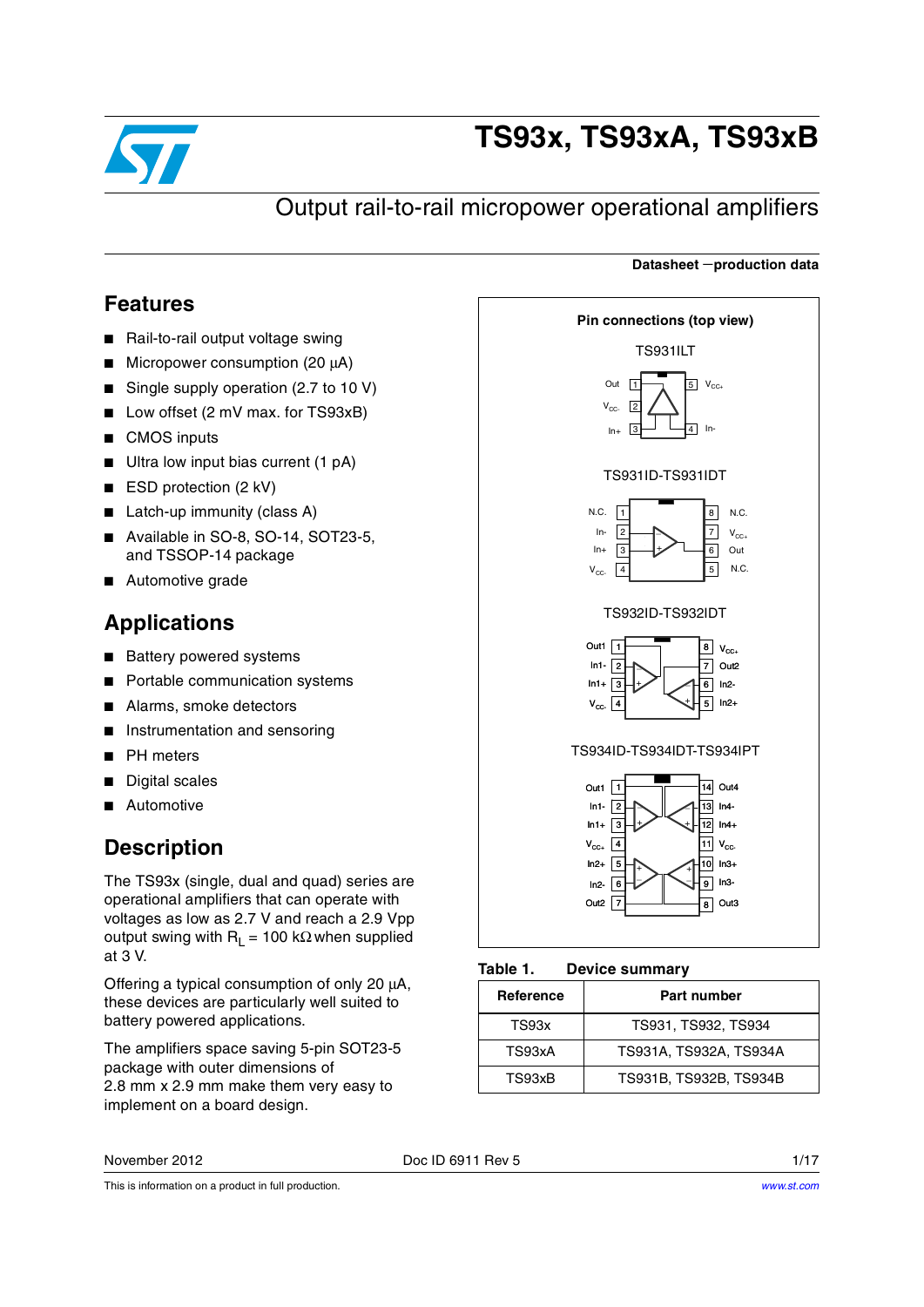## **1 Absolute maximum ratings and operating conditions**

| Symbol          | <b>Parameter</b>                                                                                         | <b>Value</b>                    | Unit          |
|-----------------|----------------------------------------------------------------------------------------------------------|---------------------------------|---------------|
| $V_{\rm CC}$    | Supply voltage <sup>(1)</sup>                                                                            | 12                              | v             |
| $V_{\text{id}}$ | Differential input voltage <sup>(2)</sup>                                                                | $\pm V_{\rm CC}$                | v             |
| $V_{in}$        | Input voltage range <sup>(3)</sup>                                                                       | $V_{CC}$ -0.3 to $V_{CC+}$ +0.3 | v             |
| $I_{in}$        | Input current range <sup>(4)</sup>                                                                       | 10                              | mA            |
| $T_{\sf std}$   | Storage temperature range                                                                                | $-65$ to $+150$                 | °C            |
| $T_i$           | Maximum junction temperature                                                                             | 150                             | °C            |
| $R_{thja}$      | Thermal resistance junction-to-ambient <sup>(5)</sup><br>$-$ SOT23-5<br>– SO8<br>$-$ SO14<br>$-$ TSSOP14 | 250<br>125<br>103<br>100        | $\degree$ C/W |
|                 | HBM: human body model <sup>(6)</sup>                                                                     | $\overline{2}$                  | kV            |
| ESD             | MM: machine model <sup>(7)</sup>                                                                         | 200                             | v             |
|                 | CDM: charged device model <sup>(8)</sup>                                                                 | $\overline{c}$                  | kV            |
|                 | Latch-up immunity                                                                                        | 200                             | mA            |
|                 | Soldering temperature (10 sec.), leaded version                                                          | 250                             | $^{\circ}C$   |

#### <span id="page-1-0"></span>Table 2. **Absolute maximum ratings**

1. All voltages values, except differential voltage are with respect to network terminal.

- 2. Differential voltages are non-inverting input terminal with respect to the inverting input terminal.
- 3. The magnitude of input and output voltages must never exceed  $V_{CC+}$  +0.3 V.
- 4. Input current must be limited by a resistor in series with the inputs.
- 5. Short-circuits can cause excessive heating and destructive dissipation.
- 6. Human body model: 100 pF discharged through a 1.5 kΩ resistor into pin of device.
- 7. Machine model ESD: a 200 pF capacitor is charged to the specified voltage, then discharged directly into the IC with no external series resistor (internal resistor < 5 Ω), into pin-to-pin of device.
- 8. Charged device model: all pins and the package are charged together to the specified voltage and then discharged directly to ground through only one pin. This is done for all pins.

Table 3. **Operating conditions** 

| Symbol                      | Parameter                            | Value                           | Unit |
|-----------------------------|--------------------------------------|---------------------------------|------|
| $\mathsf{v}_{\mathsf{cc}}$  | Supply voltage                       | 2.7 to 10                       |      |
| $\mathsf{V}_{\mathsf{icm}}$ | Common mode input voltage range      | $V_{CC}$ -0.2 to $V_{CC+}$ -1.5 |      |
| l oper                      | Operating free air temperature range | $-40$ to $+105$                 | °C   |

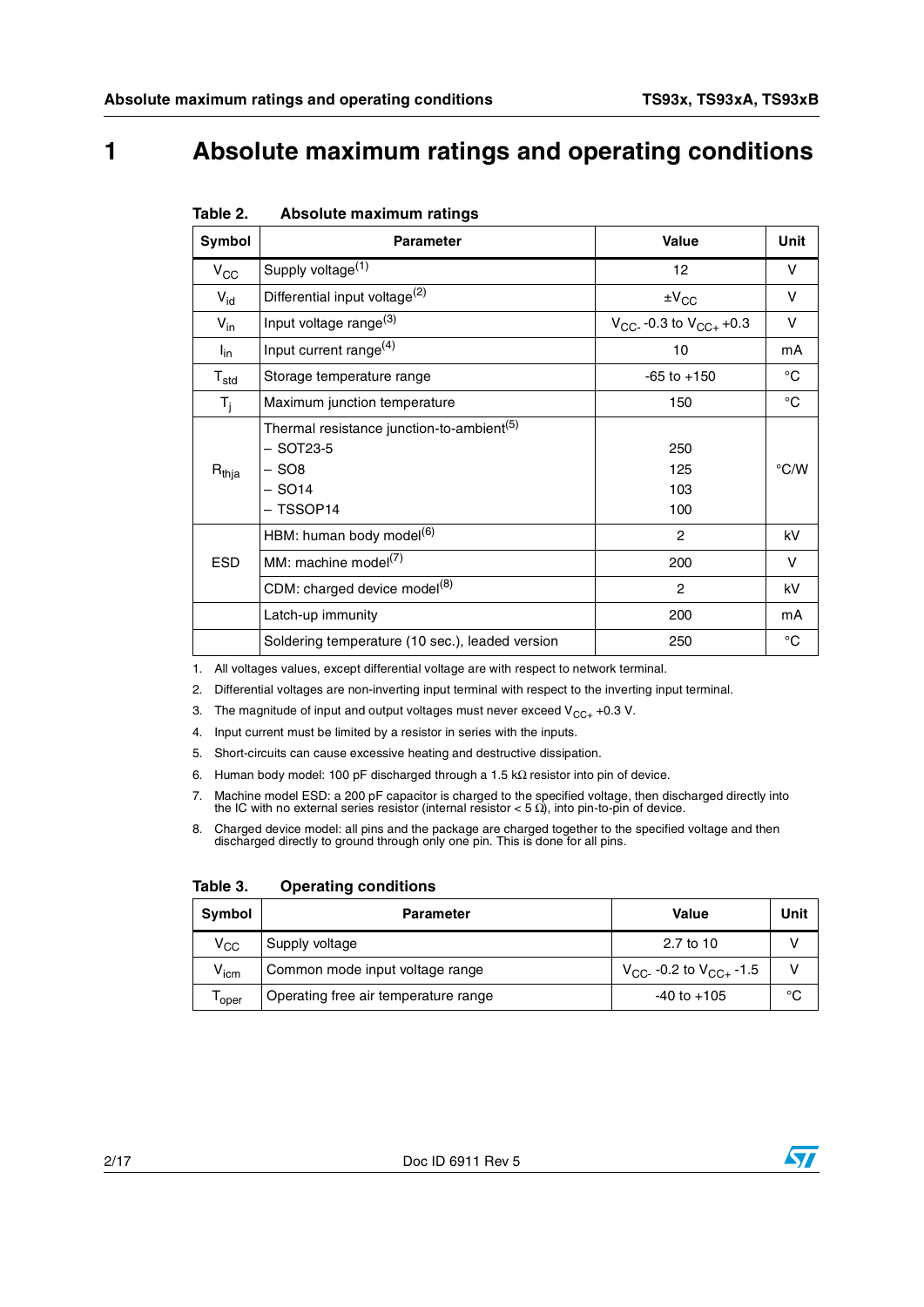## **2 Electrical characteristics**

*[Table 4](#page-2-0)* and *[Table 5](#page-3-0)* give the electrical characteristics at each V<sub>CC</sub> value.

#### <span id="page-2-0"></span>Table 4. Table 4. Electrical characteristics at V<sub>CC</sub>+ = +3 V, V<sub>CC</sub>- = 0 V, T<sub>amb</sub> = 25 °C **(unless otherwise specified)**

| Symbol              | <b>Parameter</b>                                                                                                                 | Min.         | Typ.       | Max.          | Unit       |
|---------------------|----------------------------------------------------------------------------------------------------------------------------------|--------------|------------|---------------|------------|
|                     | Input offset voltage<br>TS931/2/4<br>TS931/2/4A<br>TS931/2/4B                                                                    |              |            | 10<br>5<br>2  |            |
| $V_{io}$            | $T_{min}$ < $T_{op}$ < $T_{max}$<br>TS931/2/4<br>TS931/2/4A<br>TS931/2/4B                                                        |              |            | 15<br>10<br>6 | mV         |
| $\Delta V_{\rm io}$ | Input offset voltage drift                                                                                                       |              | 3          |               | $\mu$ V/°C |
| $I_{\text{io}}$     | Input offset current <sup>(1)</sup><br>$T_{min}$ < $T_{op}$ < $T_{max}$                                                          |              | 1          | 100<br>200    | рA         |
| $I_{ib}$            | Input bias current $(1)$<br>$T_{min}$ < $T_{op}$ < $T_{max}$                                                                     |              | 1          | 150<br>300    | рA         |
| <b>CMR</b>          | Common mode rejection ratio, $0 \leq V_{\text{icm}} \leq V_{\text{CC+}}$ -1.7<br>$T_{min}$ < $T_{op}$ < $T_{max}$                | 55<br>55     | 85<br>85   |               | dB         |
| <b>SVR</b>          | Supply voltage rejection ratio <sup>(2)</sup><br>$T_{min}$ < $T_{op}$ < $T_{max}$                                                | 55<br>55     | 85<br>85   |               | dB         |
| $A_{vd}$            | Large signal voltage gain<br>$V_O = 2 Vpp$ , R <sub>1</sub> = 1 M $\Omega$<br>$R_L$ = 100 k $\Omega$                             |              | 120<br>106 |               | dB         |
| $V_{OH}$            | High level output voltage, $V_{1D} = 100$ mV, R <sub>1</sub> = 100 k $\Omega$<br>$T_{min}$ < $T_{op}$ < $T_{max}$                | 2.95<br>2.95 | 2.99       |               | v          |
| $V_{OL}$            | Low level output voltage, $V_{ID} = -100$ mV, $R_I = 100$ k $\Omega$<br>$T_{min}$ < $T_{op}$ < $T_{max}$                         |              | 10         | 50<br>50      | mV         |
| $I_{o}$             | Output source current<br>$V_{1D}$ = 100 mV, $V_{O}$ = $V_{CC}$<br>Output sink current<br>$V_{ID}$ = -100 mV, $V_{O}$ = $V_{CC+}$ |              | 1.5<br>1.5 |               | mA         |
| $I_{\rm CC}$        | Supply current (per amplifier), $A_{VCL} = 1$ , no load<br>$T_{min}$ < $T_{op}$ < $T_{max}$                                      |              | 20         | 31<br>33      | μA         |
| GBP                 | Gain bandwidth product<br>$R_L$ = 100 kΩ, $C_L$ = 50 pF                                                                          |              | 100        |               | kHz        |
| SR                  | Slew rate<br>$R_1 = 100 \text{ k}\Omega$ , $C_1 = 50 \text{ pF}$                                                                 |              | 50         |               | V/ms       |

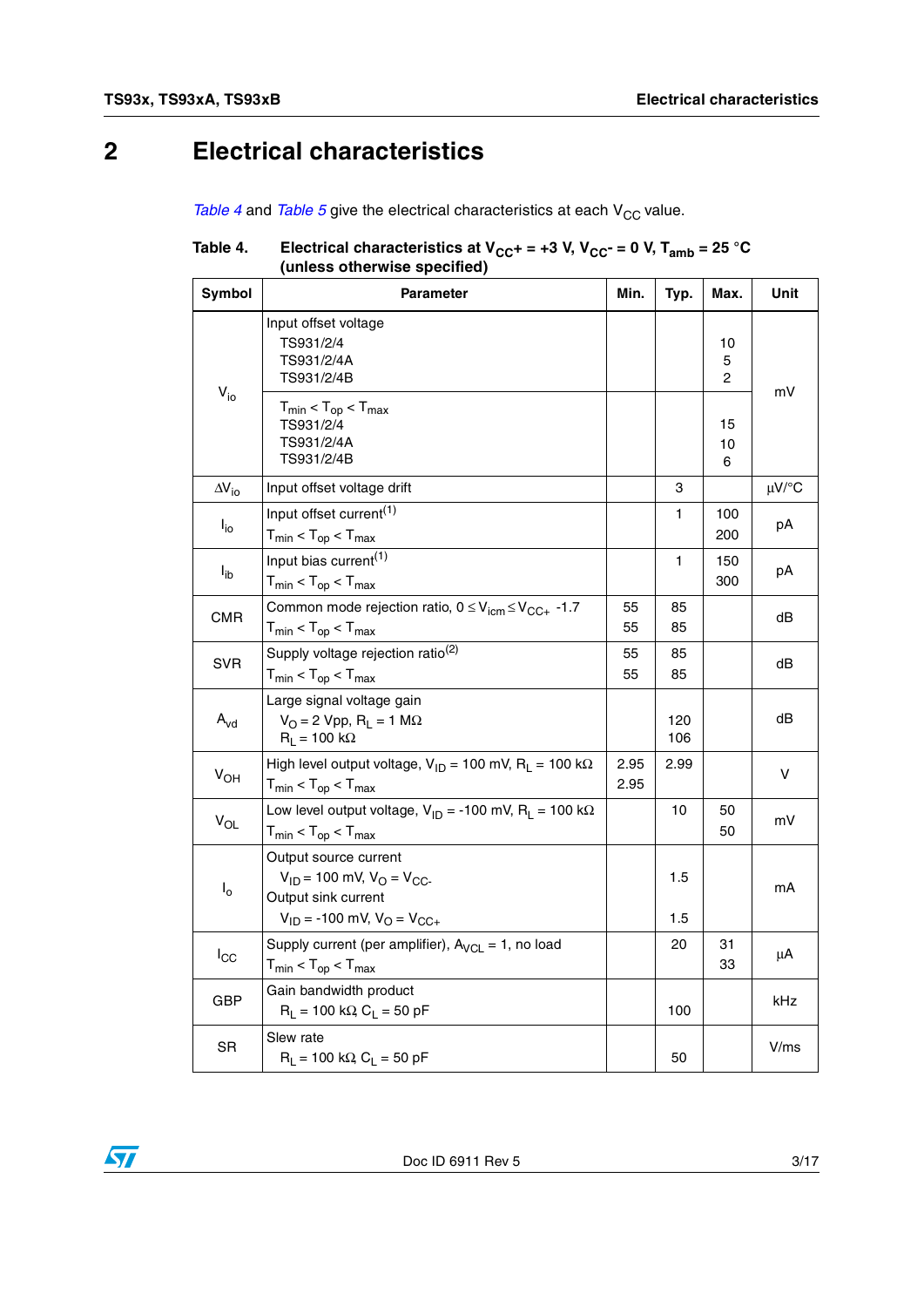|          | (anicoo otherwise opeonica) (oontinaca) |      |      |      |                |  |  |
|----------|-----------------------------------------|------|------|------|----------------|--|--|
| Symbol   | <b>Parameter</b>                        | Min. | Typ. | Max. | Unit           |  |  |
| $\phi$ m | Phase margin<br>$C_1 = 50$ pF           |      | 65   |      | Degrees        |  |  |
| en       | Input voltage noise                     |      | 75   |      | $nV/\sqrt{Hz}$ |  |  |

Table 4. Electrical characteristics at V<sub>CC</sub>+ = +3 V, V<sub>CC</sub>- = 0 V, T<sub>amb</sub> = 25 °C **(unless otherwise specified) (continued)**

1. Maximum values including unavoidable inaccuracies of the industrial test.

2.  $V_{CC}$  has a 0.2 V variation.

| Symbol                     | <b>Parameter</b>                                                                                                                | Min.         | Typ.       | Max.                      | Unit       |
|----------------------------|---------------------------------------------------------------------------------------------------------------------------------|--------------|------------|---------------------------|------------|
|                            | Input offset voltage<br>TS931/2/4<br>TS931/2/4A<br>TS931/2/4B                                                                   |              |            | 10<br>5<br>$\overline{2}$ | mV         |
| $V_{io}$                   | $T_{min}$ < $T_{op}$ < $T_{max}$<br>TS931/2/4<br>TS931/2/4A<br>TS931/2/4B                                                       |              |            | 15<br>10<br>6             |            |
| $\Delta V_{\text{io}}$     | Input offset voltage drift                                                                                                      |              | 3          |                           | $\mu$ V/°C |
| $I_{\text{io}}$            | Input offset current <sup>(1)</sup><br>$T_{min}$ < $T_{op}$ < $T_{max}$                                                         |              | 1          | 100<br>200                | рA         |
| $I_{ib}$                   | Input bias current <sup>(1)</sup><br>$T_{min}$ < $T_{op}$ < $T_{max}$                                                           |              | 1          | 150<br>300                | рA         |
| <b>CMR</b>                 | Common mode rejection ratio, $0 \leq V_{\text{icm}} \leq V_{\text{CC+}}$ - 1.7<br>$T_{min}$ < $T_{op}$ < $T_{max}$              | 55<br>55     | 85<br>85   |                           | dB         |
| <b>SVR</b>                 | Supply voltage rejection ratio <sup>(2)</sup><br>$T_{min}$ < $T_{op}$ < $T_{max}$                                               | 55<br>55     | 85<br>85   |                           | dB         |
| $\mathsf{A}_{\mathsf{vd}}$ | Large signal voltage gain<br>$V_O = 4 Vpp$ , $R_L = 1 M\Omega$<br>$R_1 = 100 k\Omega$                                           |              | 120<br>112 |                           | dB         |
| $V_{OH}$                   | High level output voltage, $V_{1D} = 100$ mV, R <sub>L</sub> = 100 k $\Omega$<br>$T_{min}$ < $T_{op}$ < $T_{max}$               | 4.95<br>4.95 | 4.99       |                           | V          |
| $V_{OL}$                   | Low level output voltage, $V_{1D}$ = -100 mV, R <sub>1</sub> = 100 k $\Omega$<br>$T_{min}$ < $T_{op}$ < $T_{max}$               |              | 10         | 50<br>50                  | mV         |
| $I_{o}$                    | Output source current<br>$V_{1D}$ = 100 mV, $V_{O}$ = $V_{DD}$<br>Output sink current<br>$V_{ID}$ = -100 mV, $V_{O}$ = $V_{CC}$ |              | 5<br>5     |                           | mA         |
| $I_{\rm CC}$               | Supply current (per amplifier), $A_{VCL} = 1$ , no load<br>$T_{min}$ < $T_{op}$ < $T_{max}$                                     |              | 20         | 33<br>35                  | μA         |

<span id="page-3-0"></span>Table 5. Table 5. Electrical characteristics at V<sub>CC</sub>+ = +5 V, V<sub>CC</sub>- = 0 V, T<sub>amb</sub> = 25 °C **(unless otherwise specified)**

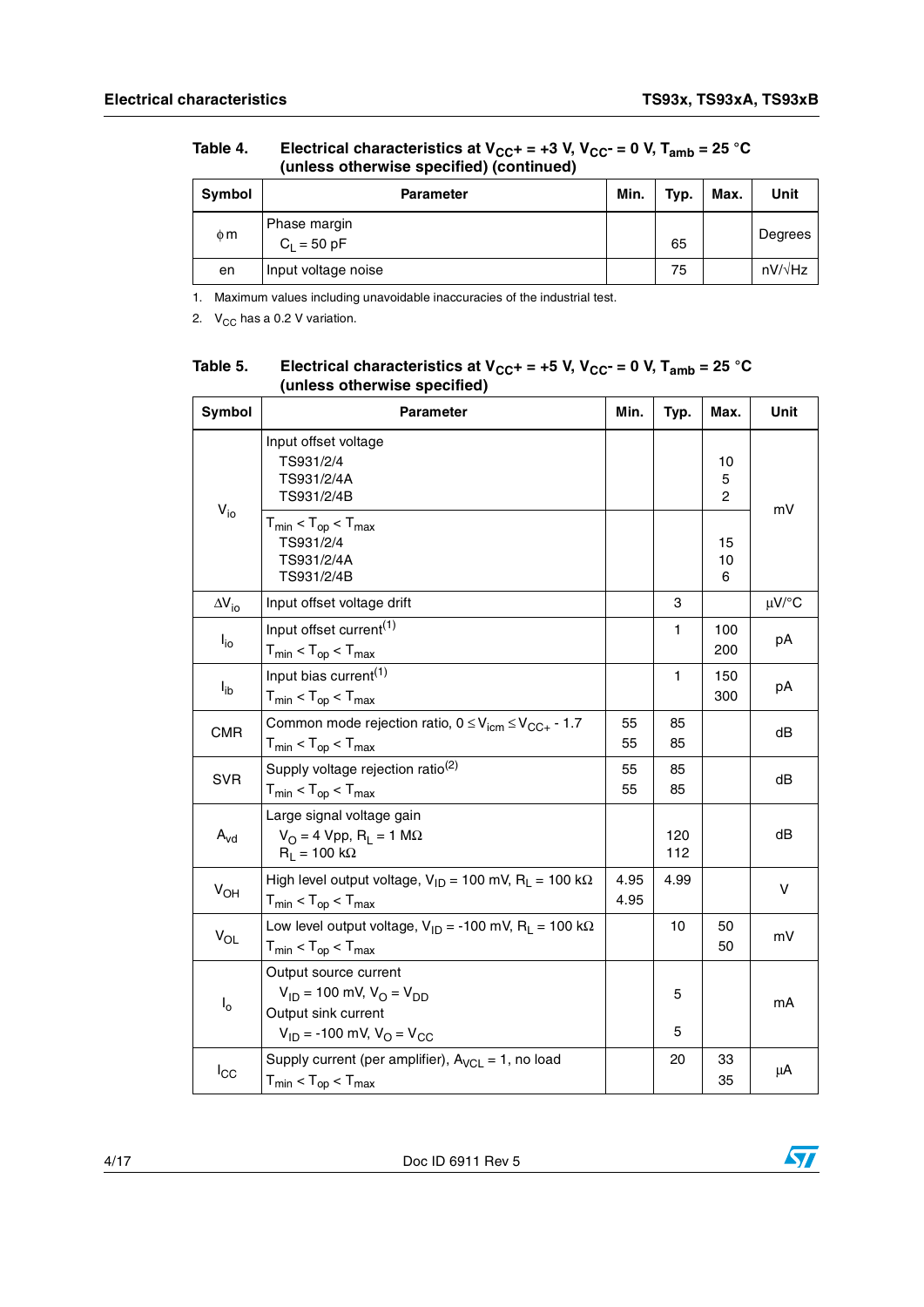| Symbol     | <b>Parameter</b>                                        | Min. | Typ. | Max. | Unit           |  |  |  |
|------------|---------------------------------------------------------|------|------|------|----------------|--|--|--|
| <b>GBP</b> | Gain bandwidth product<br>$R_1 = 100$ KΩ, $C_1 = 50$ pF |      | 100  |      | kHz            |  |  |  |
| <b>SR</b>  | Slew rate<br>$R_1 = 100$ KΩ, C <sub>1</sub> = 50 pF     |      | 50   |      | V/ms           |  |  |  |
| фm         | Phase margin<br>$C_1 = 50 pF$                           |      | 65   |      | Degrees        |  |  |  |
| en         | Input voltage noise                                     |      | 76   |      | $nV/\sqrt{Hz}$ |  |  |  |

Table 5. Electrical characteristics at V<sub>CC</sub>+ = +5 V, V<sub>CC</sub>- = 0 V, T<sub>amb</sub> = 25 °C **(unless otherwise specified) (continued)**

1. Maximum values including unavoidable inaccuracies of the industrial test.

2.  $V_{CC}$  has a 0.2 V variation.

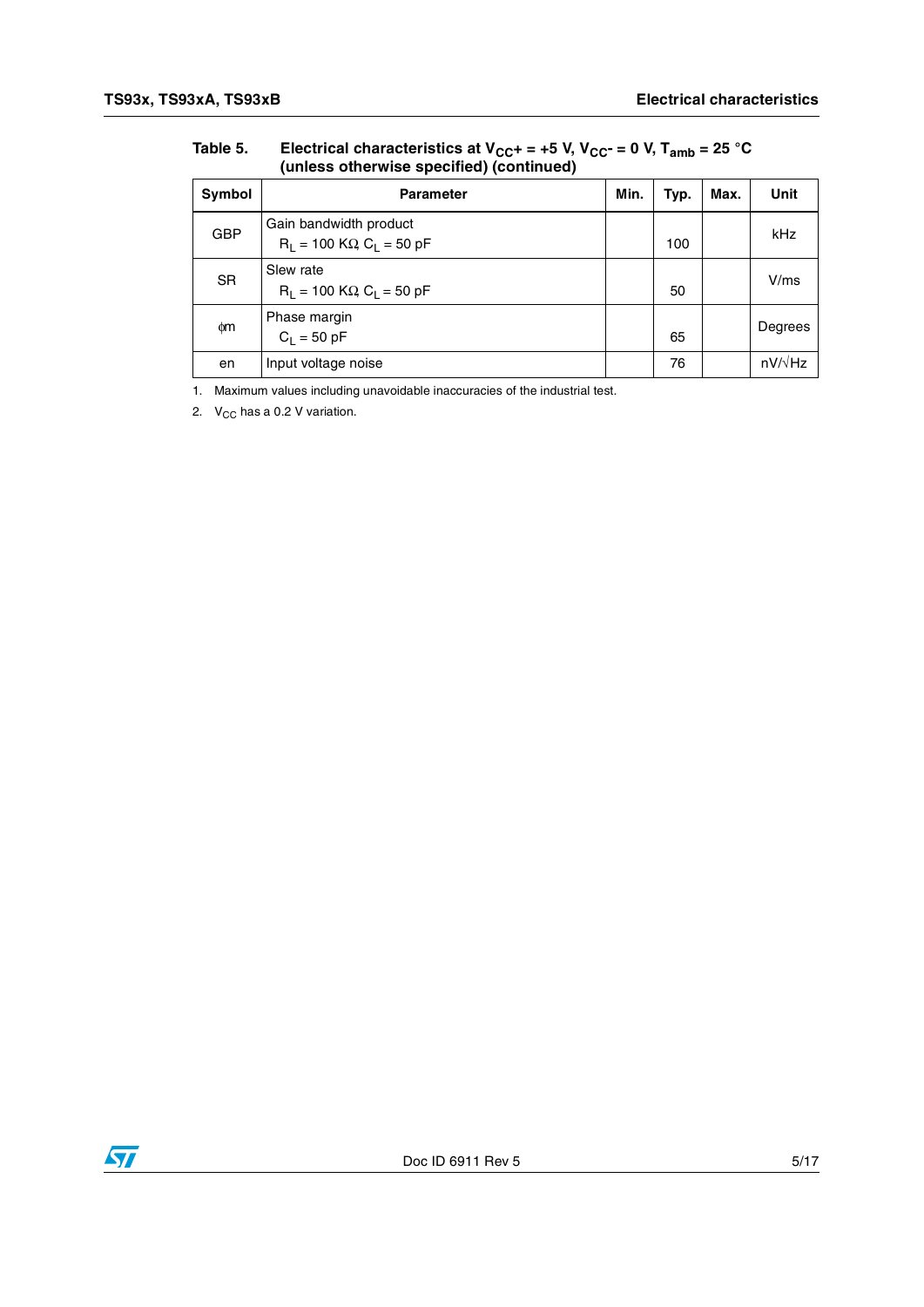**Figure 1. Input offset voltage** 

 $V_{\text{CC}}$  from 2.7 V to 10 V

 $40$ 

60

80



 **Figure 3. Supply current vs. supply voltage in**  follower configuration,  $V_{\text{icm}} = V_{\text{cc}}/2$ **Supply current vs. temperature** 









6/17 Doc ID 6911 Rev 5

**Figure 2. Supply current vs. supply voltage, in open loop configuration**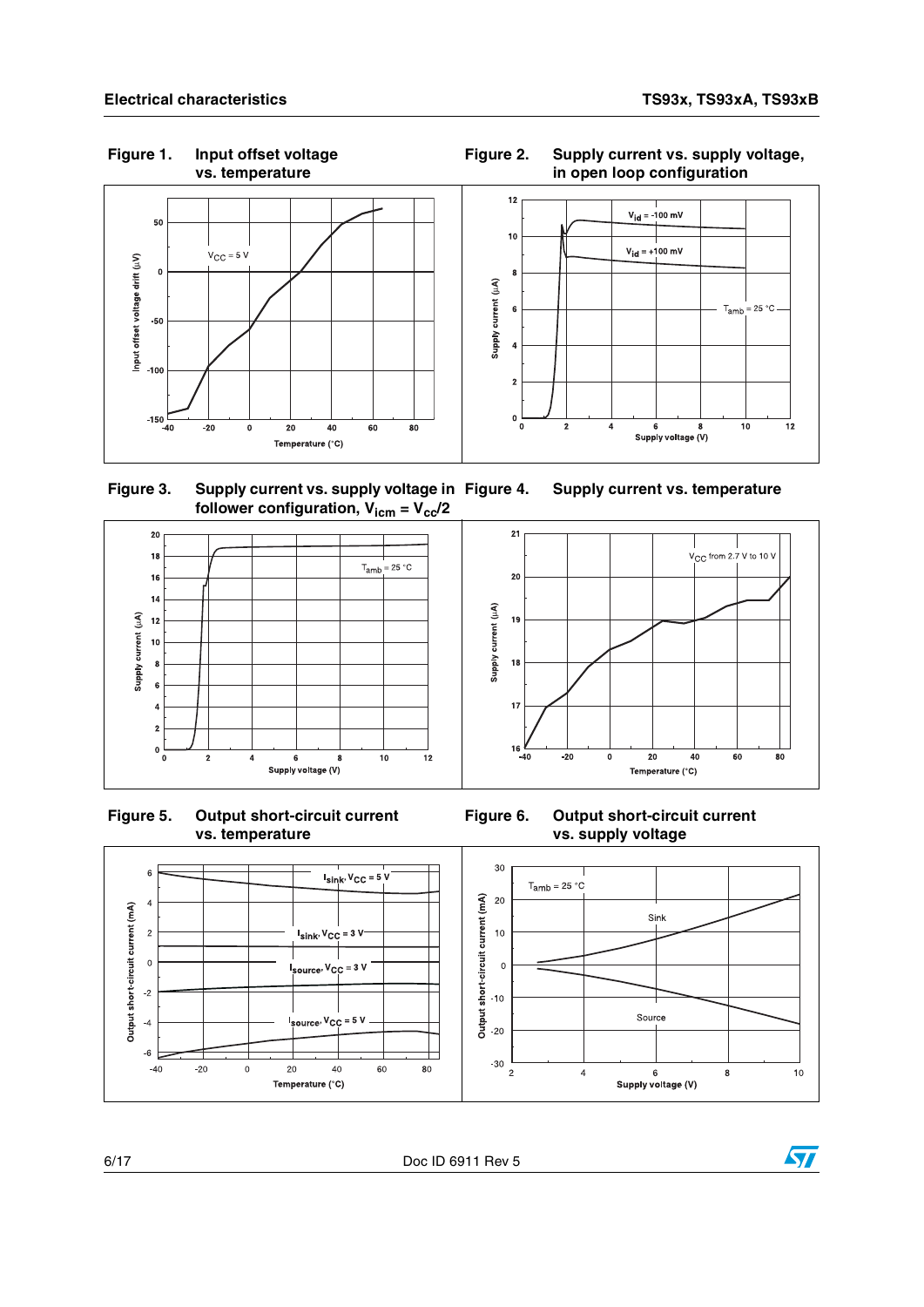

30

 $20$ 

 $10$ 

 $\overline{0}$ 

 $-10$ 

 $-20$ 

 $-30$ 

 $\mathbf 0$ 

Sink

 $T = +85 °C$ 

 $T = +25$ ۰r

 $T = -40 °C$ 

 $\overline{c}$ 





**Figure 10. Output short-circuit current** 

**vs. output voltage at V<sub>CC</sub>+ = 10 V** 

 $V_{CC}$  = 10 V

 $\,6\,$ 

Output voltage (V)

 $T = -40 °C$ 

 $T = +25 °C$ 

 $T = +85 °C$ 

Source

 $10$ 

8









#### **Figure 12. Low level output voltage drop vs. supply voltage**

 $\overline{4}$ 





Doc ID 6911 Rev 5 7/17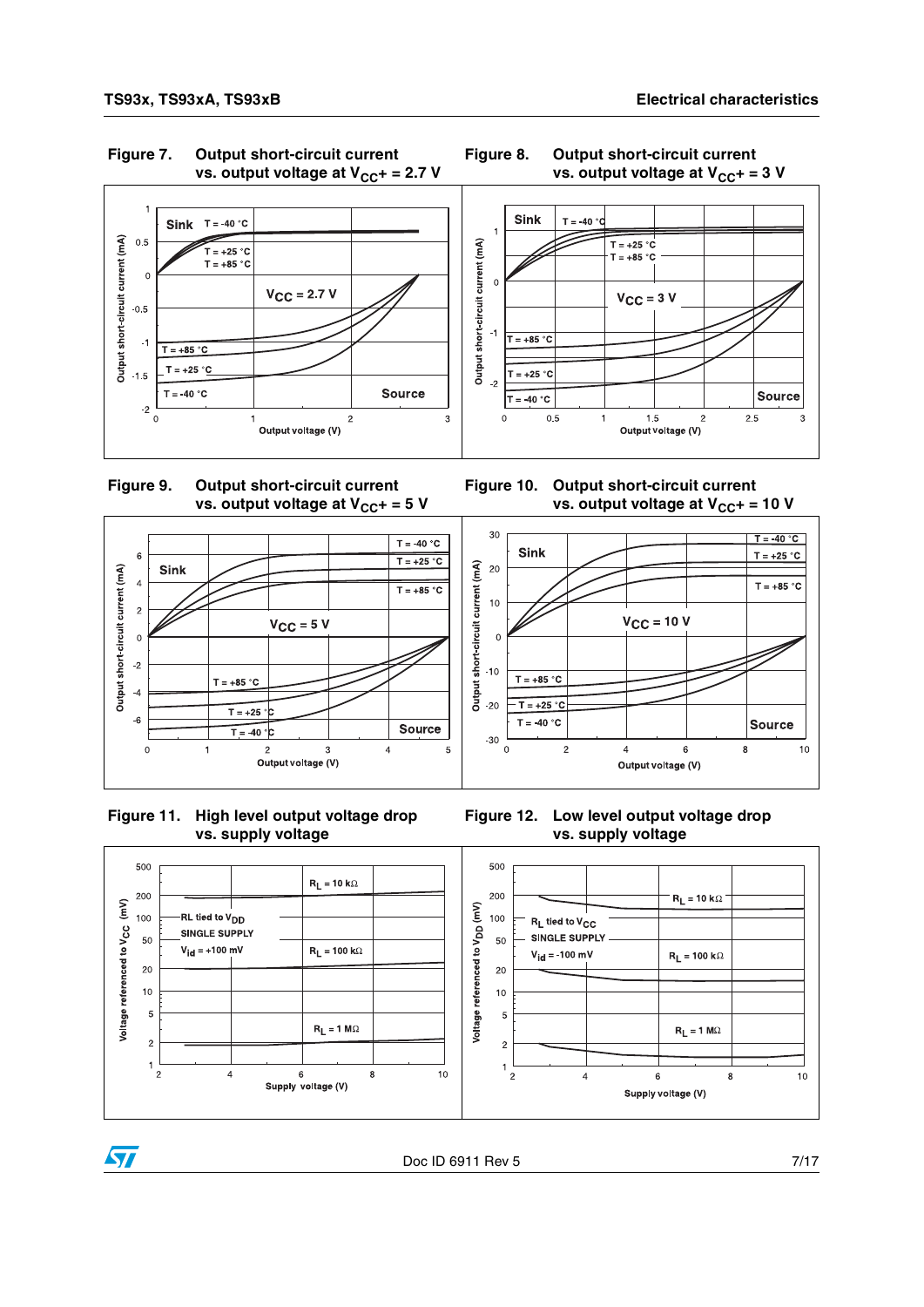









**vs. frequency**



8/17 Doc ID 6911 Rev 5

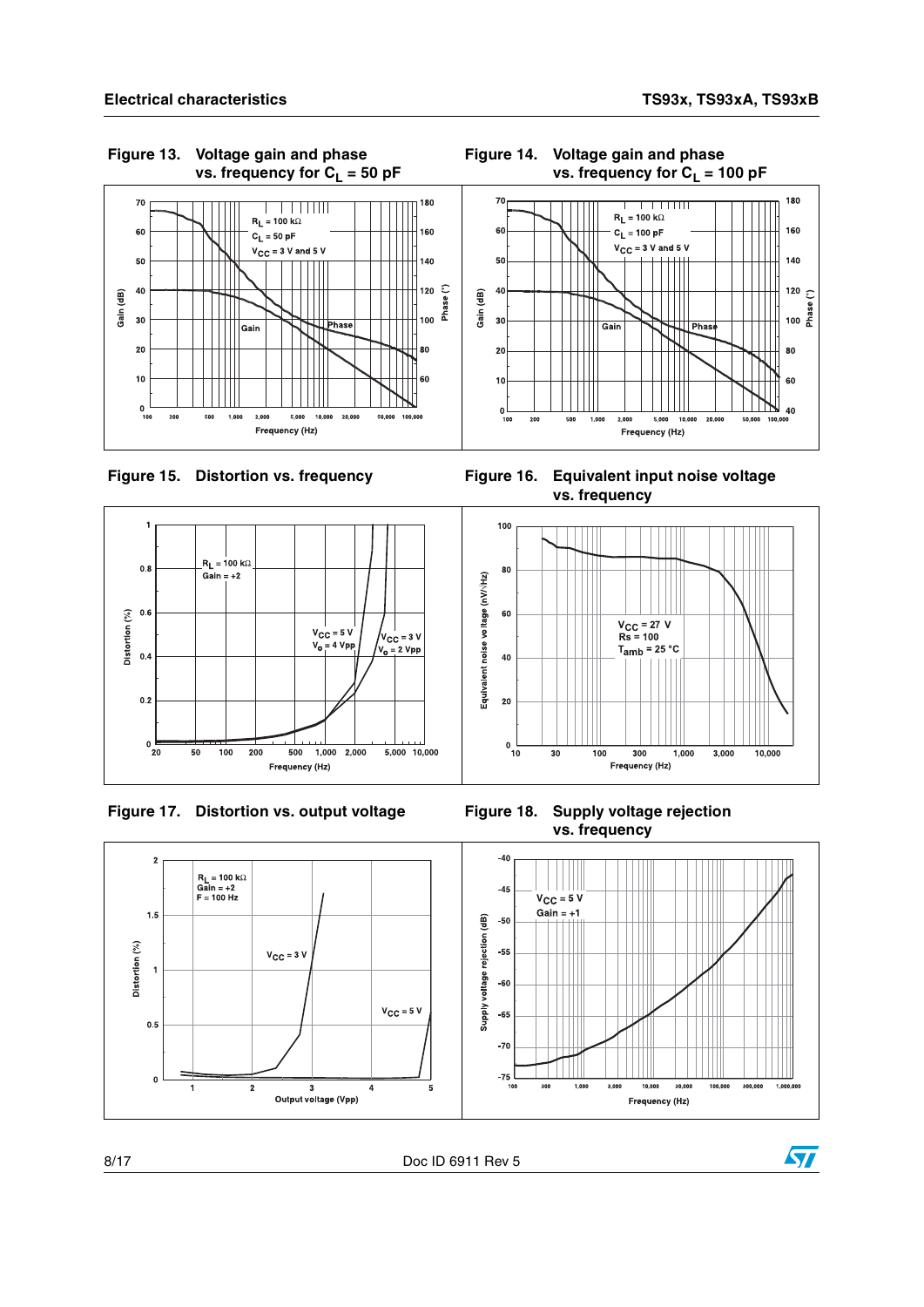#### **Figure 19. Slew rate vs. time for small input voltage signal**

#### **Figure 20. Slew rate vs. time for large input voltage signal**



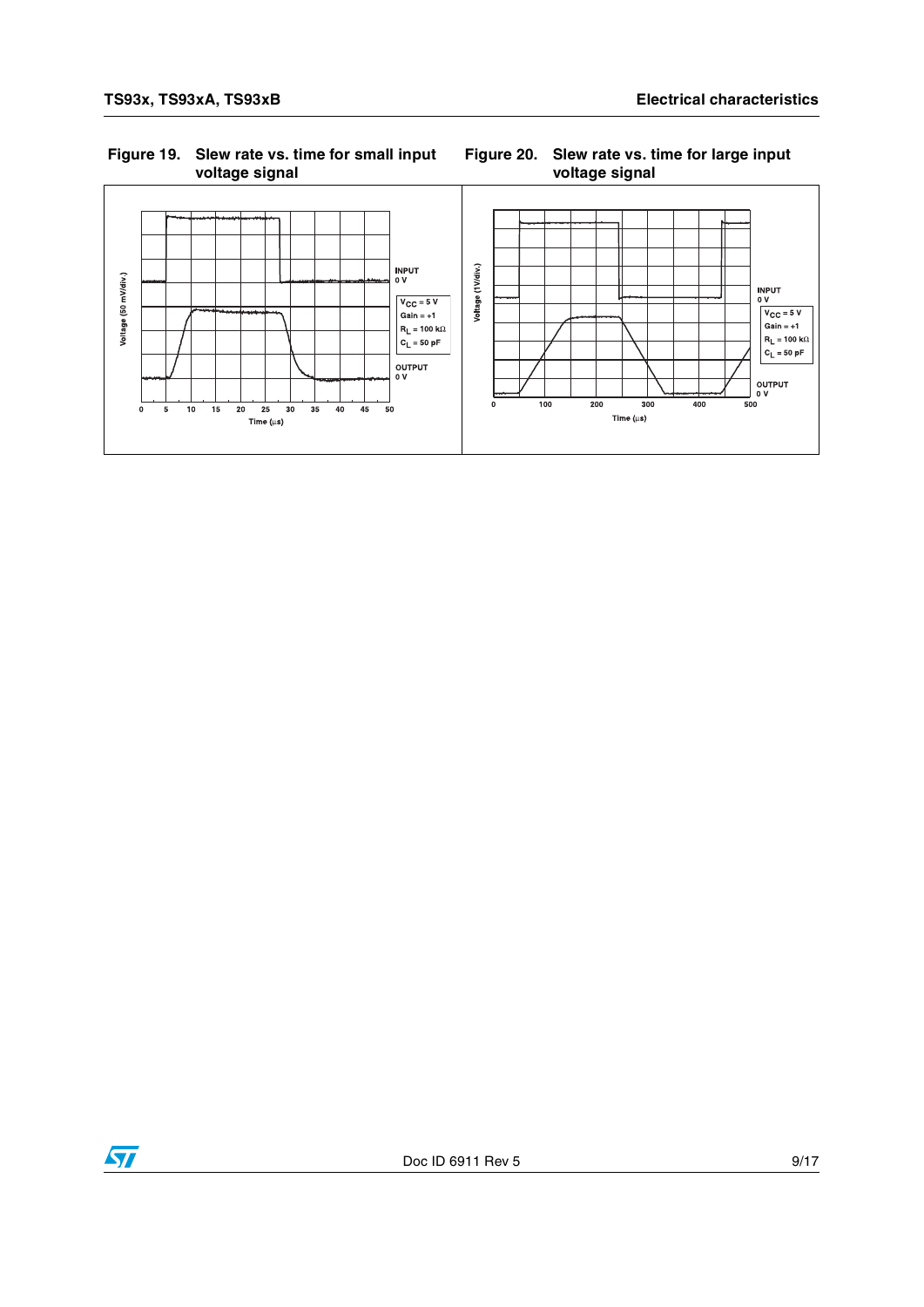## <span id="page-9-0"></span>**3 Package information**

In order to meet environmental requirements, ST offers these devices in different grades of ECOPACK® packages, depending on their level of environmental compliance. ECOPACK specifications, grade definitions and product status are available at: *[www.st.com](http://www.st.com)*. ECOPACK is an ST trademark.

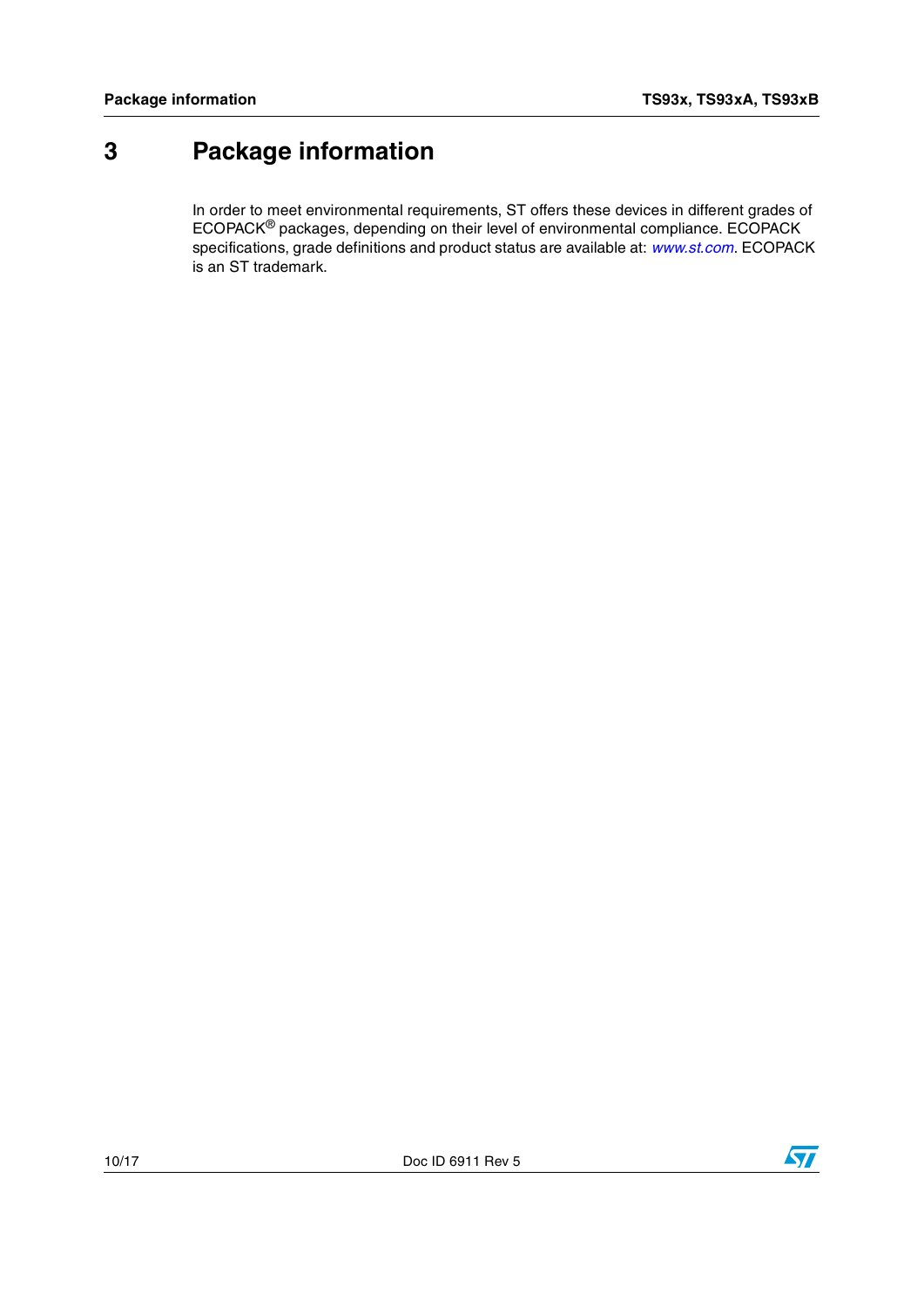## **3.1 SO-8 package information**

#### **Figure 21. SO-8 package outline**



#### **Table 6. SO-8 package mechanical data**

|                | <b>Dimensions</b> |                    |             |             |               |           |  |  |
|----------------|-------------------|--------------------|-------------|-------------|---------------|-----------|--|--|
| Symbol         |                   | <b>Millimeters</b> |             |             | <b>Inches</b> |           |  |  |
|                | Min.              | Typ.               | Max.        | Min.        | Typ.          | Max.      |  |  |
| A              |                   |                    | 1.75        |             |               | 0.069     |  |  |
| A <sub>1</sub> | 0.10              |                    | 0.25        | 0.004       |               | 0.010     |  |  |
| A <sub>2</sub> | 1.25              |                    |             | 0.049       |               |           |  |  |
| b              | 0.28              |                    | 0.48        | 0.011       |               | 0.019     |  |  |
| c              | 0.17              |                    | 0.23        | 0.007       |               | 0.010     |  |  |
| D              | 4.80              | 4.90               | 5.00        | 0.189       | 0.193         | 0.197     |  |  |
| E              | 5.80              | 6.00               | 6.20        | 0.228       | 0.236         | 0.244     |  |  |
| E <sub>1</sub> | 3.80              | 3.90               | 4.00        | 0.150       | 0.154         | 0.157     |  |  |
| e              |                   | 1.27               |             |             | 0.050         |           |  |  |
| h              | 0.25              |                    | 0.50        | 0.010       |               | 0.020     |  |  |
| L              | 0.40              |                    | 1.27        | 0.016       |               | 0.050     |  |  |
| L1             |                   | 1.04               |             |             | 0.040         |           |  |  |
| k              | $1^{\circ}$       |                    | $8^{\circ}$ | $1^{\circ}$ |               | $8^\circ$ |  |  |
| ccc            |                   |                    | 0.10        |             |               | 0.004     |  |  |

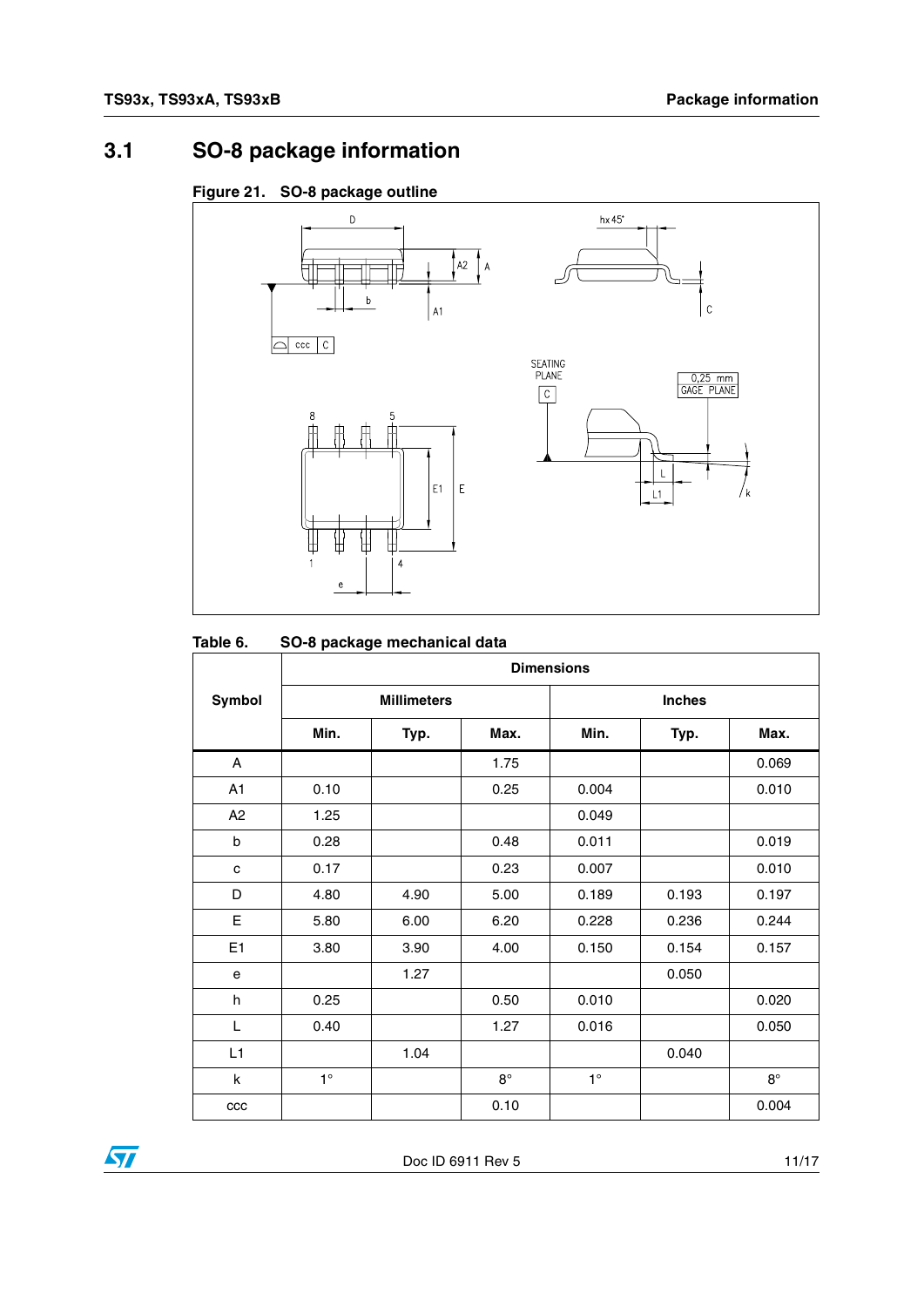## **3.2 SO-14 package information**





#### **Table 7. SO-14 package mechanical data**

| <b>Dimensions</b> |                  |                    |      |       |               |       |  |  |
|-------------------|------------------|--------------------|------|-------|---------------|-------|--|--|
| Symbol            |                  | <b>Millimeters</b> |      |       | <b>Inches</b> |       |  |  |
|                   | Min.             | Typ.               | Max. | Min.  | Typ.          | Max.  |  |  |
| A                 | 1.35             |                    | 1.75 | 0.05  |               | 0.068 |  |  |
| A1                | 0.10             |                    | 0.25 | 0.004 |               | 0.009 |  |  |
| A <sub>2</sub>    | 1.10             |                    | 1.65 | 0.04  |               | 0.06  |  |  |
| B                 | 0.33             |                    | 0.51 | 0.01  |               | 0.02  |  |  |
| C                 | 0.19             |                    | 0.25 | 0.007 |               | 0.009 |  |  |
| D                 | 8.55             |                    | 8.75 | 0.33  |               | 0.34  |  |  |
| E                 | 3.80             |                    | 4.0  | 0.15  |               | 0.15  |  |  |
| е                 |                  | 1.27               |      |       | 0.05          |       |  |  |
| Н                 | 5.80             |                    | 6.20 | 0.22  |               | 0.24  |  |  |
| h                 | 0.25             |                    | 0.50 | 0.009 |               | 0.02  |  |  |
| L                 | 0.40             |                    | 1.27 | 0.015 |               | 0.05  |  |  |
| k                 | $8^\circ$ (max.) |                    |      |       |               |       |  |  |
| ddd               |                  |                    | 0.10 |       |               | 0.004 |  |  |

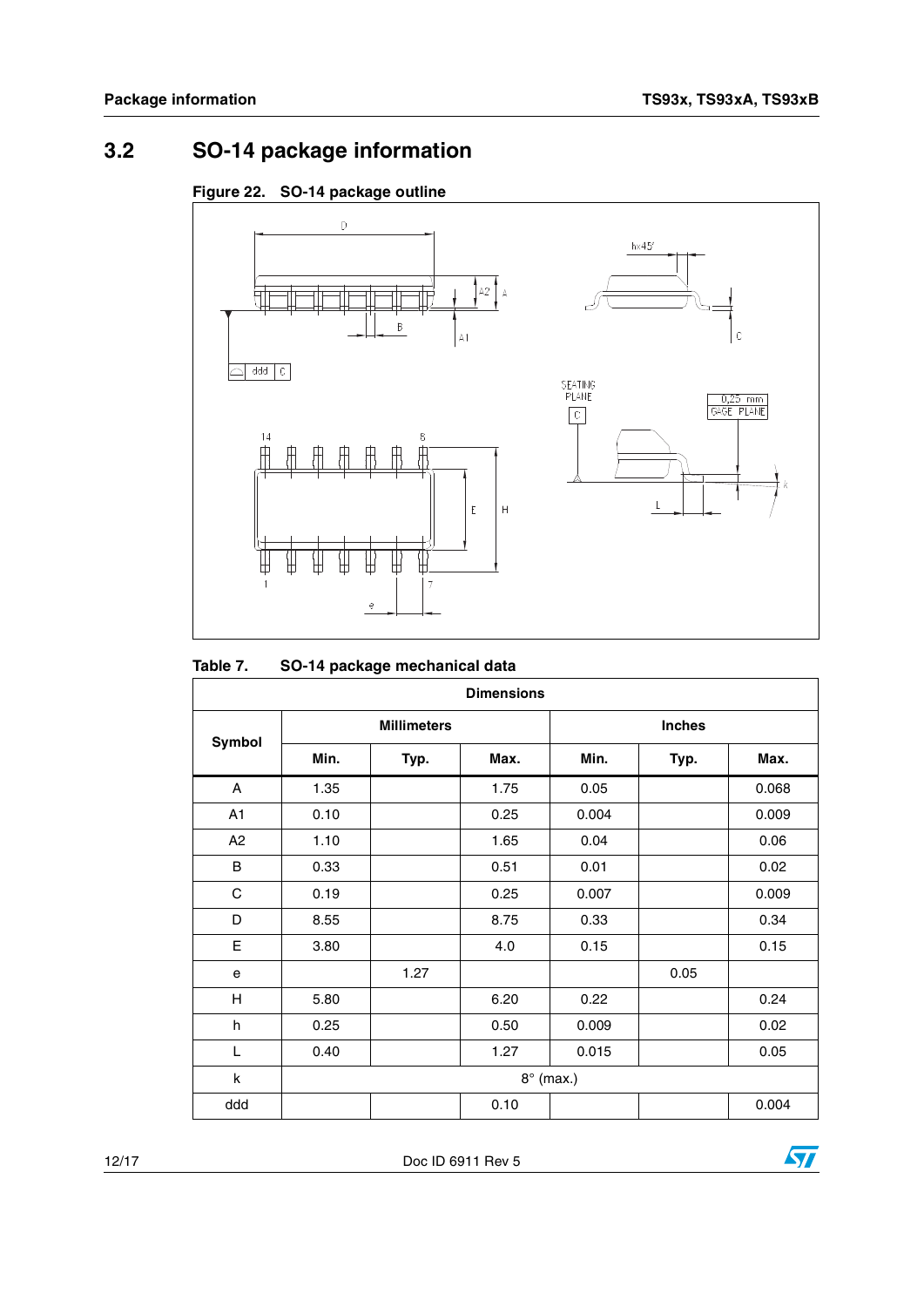## **3.3 TSSOP14 package information**





#### **Table 8. TSSOP14 package mechanical data**

|                | <b>Dimensions</b>  |      |             |             |               |           |  |  |
|----------------|--------------------|------|-------------|-------------|---------------|-----------|--|--|
| Symbol         | <b>Millimeters</b> |      |             |             | <b>Inches</b> |           |  |  |
|                | Min.               | Typ. | Max.        | Min.        | Typ.          | Max.      |  |  |
| A              |                    |      | 1.20        |             |               | 0.047     |  |  |
| A1             | 0.05               |      | 0.15        | 0.002       | 0.004         | 0.006     |  |  |
| A2             | 0.80               | 1.00 | 1.05        | 0.031       | 0.039         | 0.041     |  |  |
| b              | 0.19               |      | 0.30        | 0.007       |               | 0.012     |  |  |
| C              | 0.09               |      | 0.20        | 0.004       |               | 0.0089    |  |  |
| D              | 4.90               | 5.00 | 5.10        | 0.193       | 0.197         | 0.201     |  |  |
| Е              | 6.20               | 6.40 | 6.60        | 0.244       | 0.252         | 0.260     |  |  |
| E <sub>1</sub> | 4.30               | 4.40 | 4.50        | 0.169       | 0.173         | 0.176     |  |  |
| e              |                    | 0.65 |             |             | 0.0256        |           |  |  |
| L              | 0.45               | 0.60 | 0.75        | 0.018       | 0.024         | 0.030     |  |  |
| L1             |                    | 1.00 |             |             | 0.039         |           |  |  |
| k              | $0^{\circ}$        |      | $8^{\circ}$ | $0^{\circ}$ |               | $8^\circ$ |  |  |
| aaa            |                    |      | 0.10        |             |               | 0.004     |  |  |

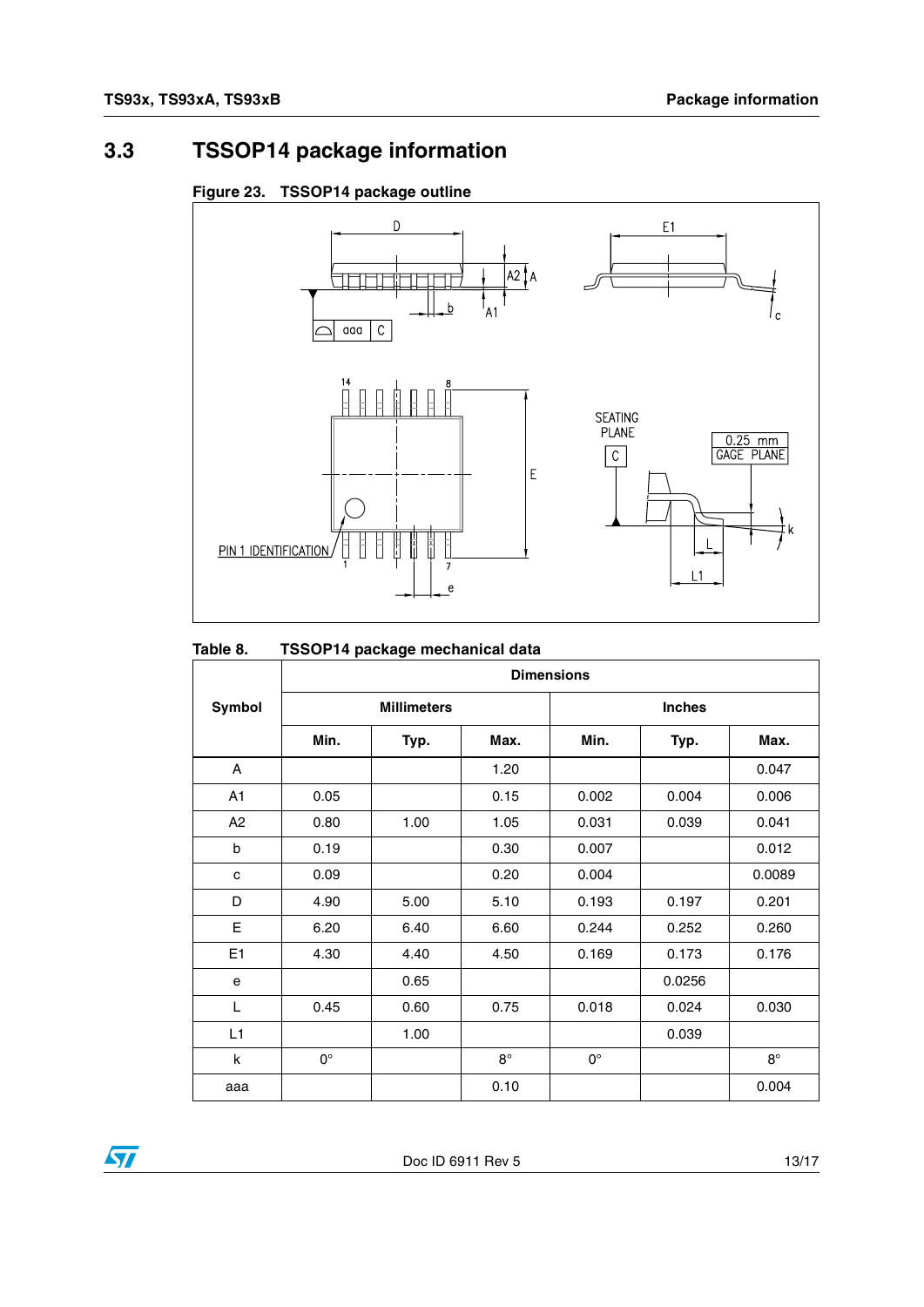## **3.4 SOT23-5 package information**





#### Table 9. **SOT23-5 package mechanical data**

|        | <b>Dimensions</b> |                    |            |               |       |       |  |  |
|--------|-------------------|--------------------|------------|---------------|-------|-------|--|--|
| Symbol |                   | <b>Millimeters</b> |            | <b>Inches</b> |       |       |  |  |
|        | Min.              | Typ.               | Max.       | Min.          | Typ.  | Max.  |  |  |
| A      | 0.90              | 1.20               | 1.45       | 0.035         | 0.047 | 0.057 |  |  |
| A1     |                   |                    | 0.15       |               |       | 0.006 |  |  |
| A2     | 0.90              | 1.05               | 1.30       | 0.035         | 0.041 | 0.051 |  |  |
| B      | 0.35              | 0.40               | 0.50       | 0.013         | 0.015 | 0.019 |  |  |
| C      | 0.09              | 0.15               | 0.20       | 0.003         | 0.006 | 0.008 |  |  |
| D      | 2.80              | 2.90               | 3.00       | 0.110         | 0.114 | 0.118 |  |  |
| D1     |                   | 1.90               |            |               | 0.075 |       |  |  |
| e      |                   | 0.95               |            |               | 0.037 |       |  |  |
| Е      | 2.60              | 2.80               | 3.00       | 0.102         | 0.110 | 0.118 |  |  |
| F      | 1.50              | 1.60               | 1.75       | 0.059         | 0.063 | 0.069 |  |  |
| L      | 0.10              | 0.35               | 0.60       | 0.004         | 0.013 | 0.023 |  |  |
| K      | 0 degrees         |                    | 10 degrees |               |       |       |  |  |

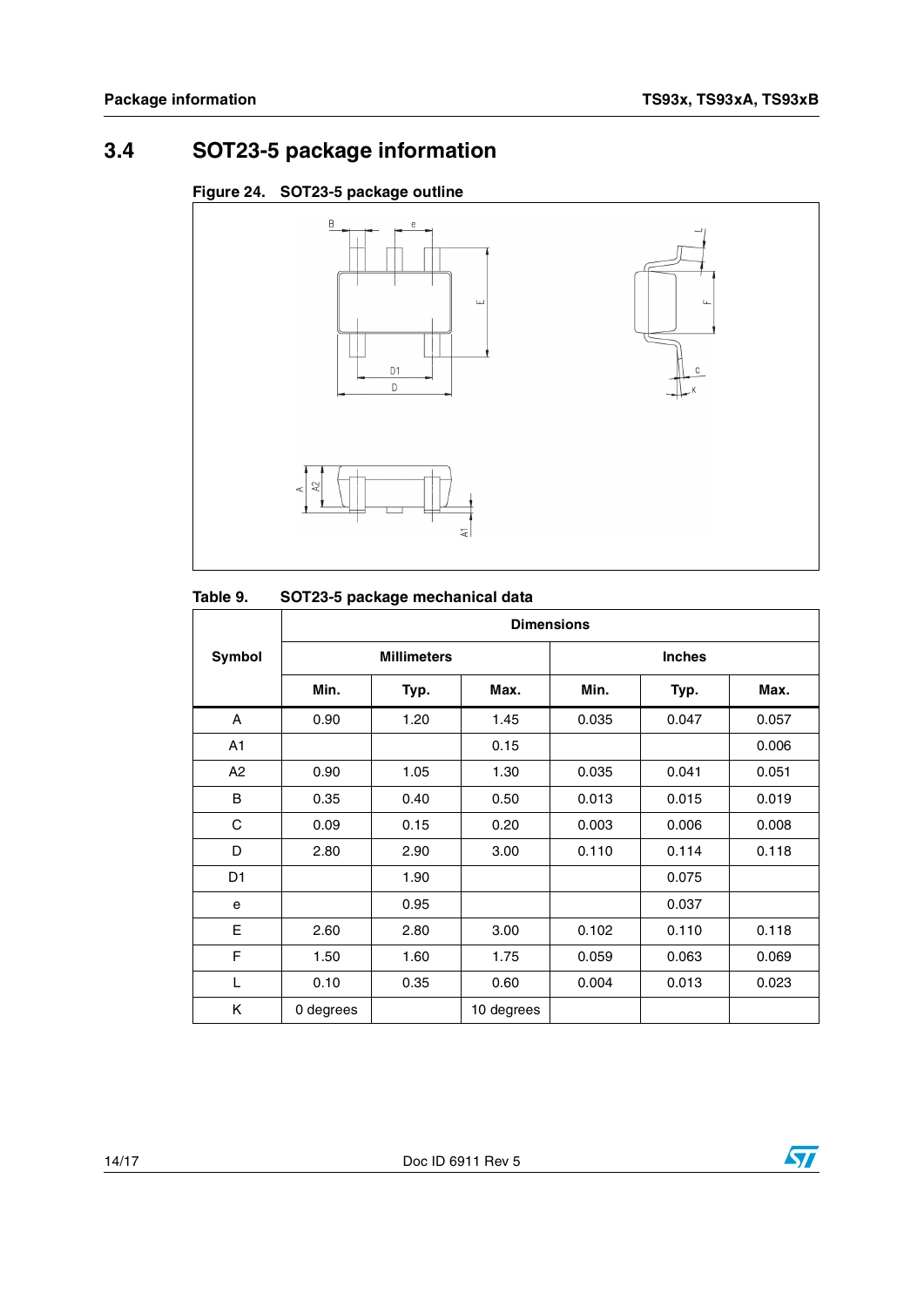## **4 Ordering information**

<span id="page-14-1"></span>

| Table 10. |  | <b>Order codes</b> |
|-----------|--|--------------------|
|           |  |                    |

| Order code                                                                          | <b>Temperature</b><br>range | Package                                   | Packaging                                                               | <b>Marking</b>                                   |
|-------------------------------------------------------------------------------------|-----------------------------|-------------------------------------------|-------------------------------------------------------------------------|--------------------------------------------------|
| <b>TS931ID</b><br><b>TS931IDT</b><br>TS931AID<br>TS931AIDT<br>TS931BID<br>TS931BIDT | -40 °C, +105 °C             | $SO-8$                                    | Tube<br>Tape and reel<br>Tube<br>Tape and reel<br>Tube<br>Tape and reel | 9311<br>9311<br>931AI<br>931AI<br>931BI<br>931BI |
| <b>TS931ILT</b><br>TS931AILT<br>TS931BILT                                           |                             | SOT23-5L                                  | Tape and reel                                                           | K205<br>K206<br>K207                             |
| <b>TS932ID</b><br><b>TS932IDT</b><br>TS932AID<br>TS932AIDT<br>TS932BID<br>TS932BIDT |                             | $SO-8$                                    | Tube<br>Tape and reel<br>Tube<br>Tape and reel<br>Tube<br>Tape and reel | 9321<br>9321<br>932AI<br>932AI<br>932BI<br>932BI |
| <b>TS934ID</b><br>TS934IDT<br>TS934AID<br>TS934AIDT<br>TS934BIDT<br>TS934BIDT       |                             | SO-14                                     | Tube<br>Tape and reel<br>Tube<br>Tape and reel<br>Tube<br>Tape and reel | 9341<br>9341<br>934AI<br>934AI<br>934BI<br>934BI |
| <b>TS934IPT</b><br>TS934AIPT<br>TS934BIPT                                           |                             | TSSOP-14<br>(thin shrink outline package) | Tape and reel                                                           | 9341<br>934AI<br>934BI                           |
| $TS934$ IYDT $^{(1)}$<br>TS934AIYDT <sup>(1)</sup>                                  |                             | SO-14<br>(automotive grade)               | Tape and reel                                                           | 934IY<br>934AIY                                  |

<span id="page-14-0"></span>1. Qualified and characterized according to AEC Q100 and Q003 or equivalent, advanced screening according to AEC Q001 and Q 002 or equivalent.

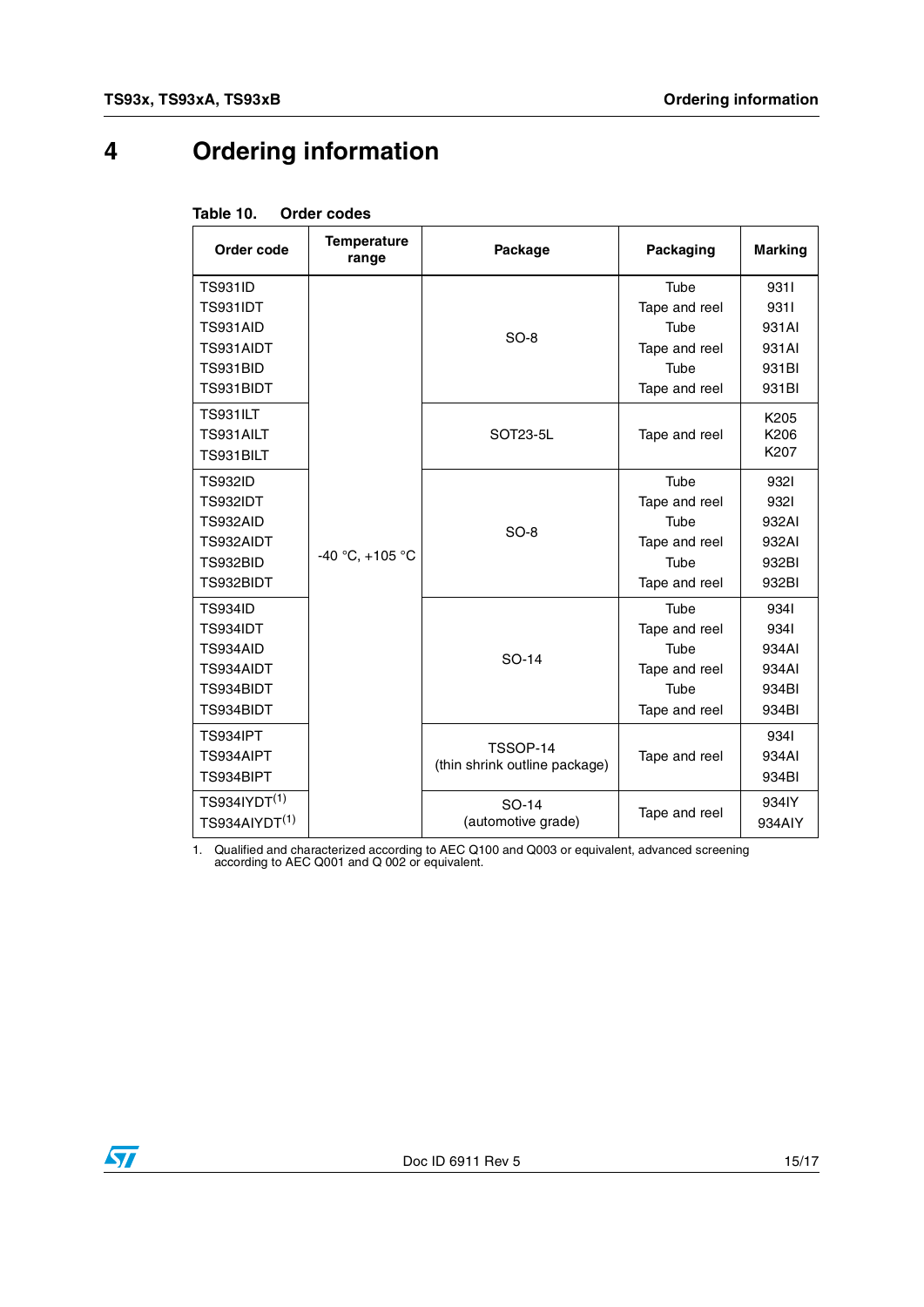# **5 Revision history**

| Table 11. | <b>Document revision history</b> |
|-----------|----------------------------------|
|-----------|----------------------------------|

| Date        | <b>Revision</b> | <b>Changes</b>                                                                                                                                                                                                                                                                                 |
|-------------|-----------------|------------------------------------------------------------------------------------------------------------------------------------------------------------------------------------------------------------------------------------------------------------------------------------------------|
| 01-Nov-2001 | 1               | Initial release.                                                                                                                                                                                                                                                                               |
| 01-Dec-2004 | 2               | Modified AMR values in Table 2 (explanation of Vid and Vi<br>limits).                                                                                                                                                                                                                          |
| 04-May-2009 | 3               | Document reformatted.<br>Removed DIP package information and order codes from<br>Chapter 3.<br>Modified temperature range: extended to -40 to +105 $^{\circ}$ C in<br>Table 10: Order codes.<br>Added automotive grade products in Table 10.                                                   |
| 07-Sep-2009 | 4               | Added root part numbers (TS93xA, TS93xB) and<br>Table 1: Device summary on cover page.<br>Added parameters for full temperature range in Table 4 and in<br>Table 5.                                                                                                                            |
| 07-Nov-2012 | 5               | Updated Features (added SO-8, SO-14, and TSSOP-14<br>package).<br>Updated Table 2 (removed TSSOP8 package).<br>Removed TS934IYD and TS934AIYD order codes from<br>Table 10, qualified status of TS934IYDT and TS934AIYDT order<br>codes in Table 10.<br>Minor corrections throughout document. |